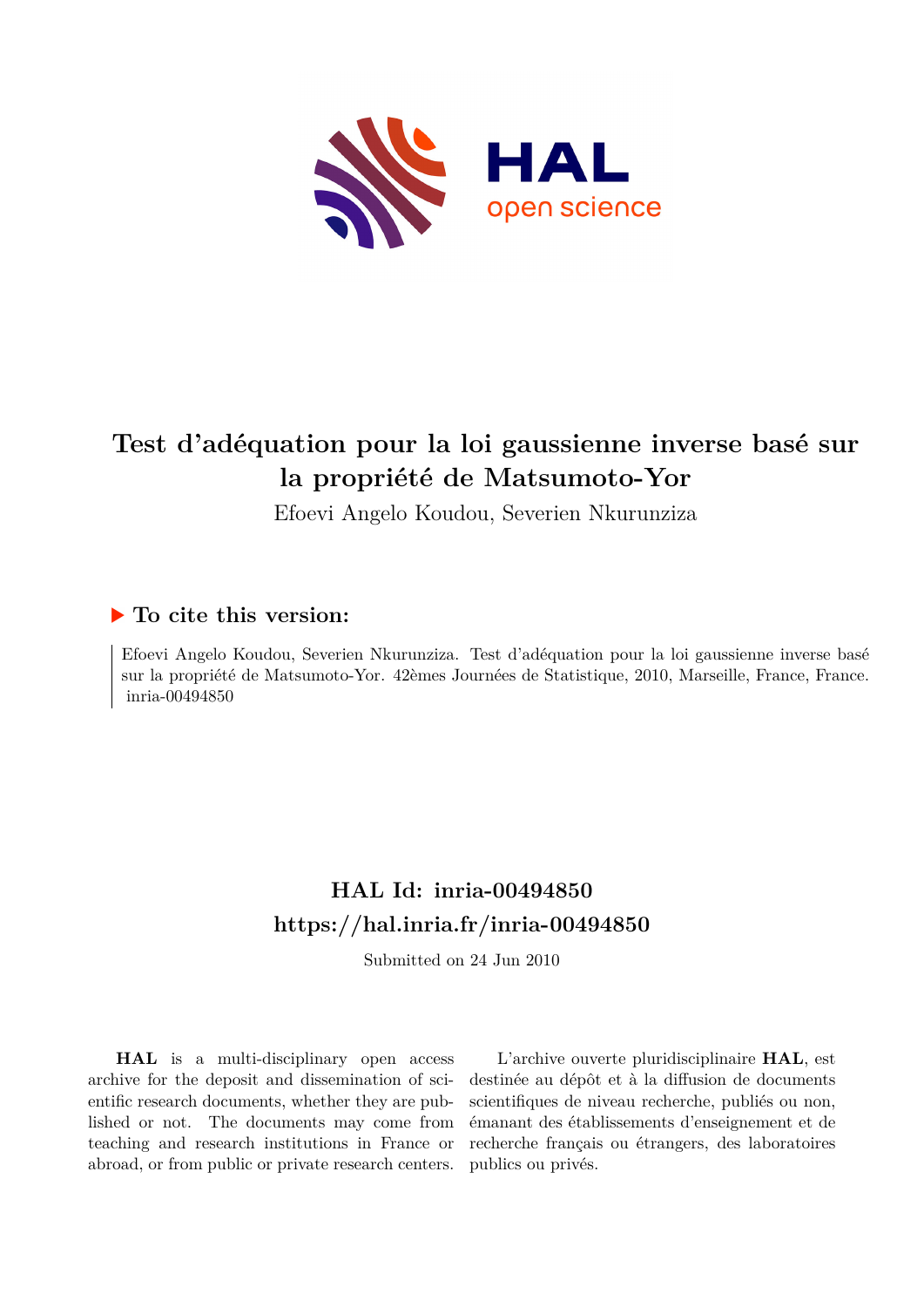### A GOODNESS-OF-FIT TEST FOR THE INVERSE GAUSSIAN DISTRIBUTION BASED ON THE MATSUMOTO-YOR PROPERTY

Angelo Efoévi Koudou & Sévérien Nkurunziza

*Institut Elie Cartan, Laboratoire de Mathématiques, B.P. 239, F-54506 Vandoeuvre-lès-Nancy cedex,*

*University of Windsor, 401 Sunset Avenue, Windsor, Ontario, N9B 3P4.*

#### Abstract

Consider  $X$  and  $Y$ , two positive and independent random variables. Define the random variables  $U = (X + Y)^{-1}$  and  $V = X^{-1} - (X + Y)^{-1}$ . The Matsumoto-Yor property is the following: the random variables  $U$  and  $V$  are independent if and only if  $X$  follows a generalized inverse Gaussian distribution while  $Y$  is gamma-distributed with suitable parameters. We use this property to propose a goodness-of-fit test for the inverse Gaussian distribution.

Résumé :

Soient X et Y des variables aléatoires positives indépendantes. D'après la propriété de Matsumoto-Yor, les variables  $U = 1/(X + Y)$  et  $V = 1/X - 1/(X + Y)$  sont indépendantes si et seulement si X suit une loi gaussienne inverse généralisée et Y une loi gamma. Nous utilisons cette propriété pour proposer un test d'adéquation pour la loi gaussienne inverse.

*Keywords:* Gamma distribution; Generalized inverse Gaussian distribution; Matsumoto-Yor property; Kendall's tau; Spearman's rho.

## 1 Introduction

The generalized inverse Gaussian distribution has been revealed to be more convenient in modeling and statistical data analysis where the observations are highly right-skewed. Indeed, the literature gives several applied fields such as cardiology, demography, finance, surviving bacteria, hydrology, pharmacokinetics, where the inverse Gaussian is the most appropriate in modeling and analyzing the data. To give some references which give illustrative applications of inverse Gaussian, we quote Chhikara and Folks (1989), Seshadri (1993), and Seshadri (1999). However, much development are still to be made in testing procedure that should be useful in deciding whether or not a given data set is from an inverse Gaussian distribution.

In this paper, we suggest a goodness-of-fit test for the inverse Gaussian distribution based on the Matsumoto-Yor property (2001), and a sequence of Kendall tests.

Section 2 gives some properties of generalized inverse Gaussian distributions. In Section 3, we present the suggested goodness-of-fit test. Section 4 is devoted to illustrative examples.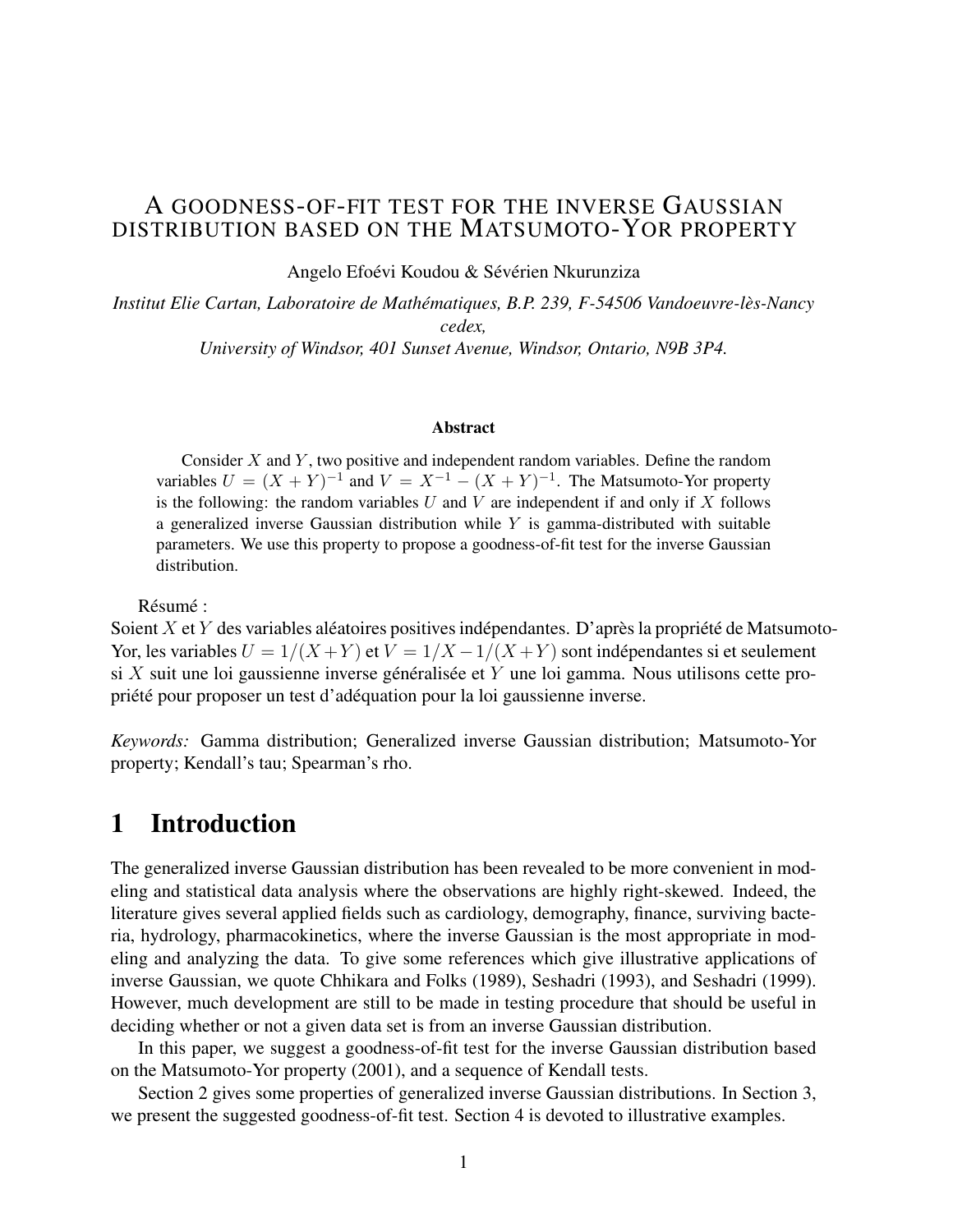### 2 The generalized inverse Gaussian distributions

In this section, we recall the definition and some well known properties of the generalized inverse Gaussian (GIG) laws. For more details about these properties, the reader is referred to Barndorff-Nielsen (1994), Matsumoto and Yor (2001).

#### 2.1 Definition

Let  $\mu \in \mathbb{R}$ ,  $a > 0$  and  $b > 0$ . Also, let  $\mathbf{1}_A$  denote the indicator function of the event A. The GIG distribution with parameters  $\mu$ ,  $a$ ,  $b$  is the probability measure :

$$
GIG(\mu; a, b)(dx) = \left(\frac{b}{a}\right)^{\mu} \frac{x^{\mu-1}}{2K_{\mu}(ab)} e^{-\frac{1}{2}(a^2 x^{-1} + b^2 x)} \mathbf{1}_{(0,\infty)}(x) dx
$$

where  $K_{\mu}$  is the classical McDonald special function. One can have  $a = 0$  if  $\mu > 0$  or  $b = 0$  if  $\mu < 0.$ 

In the case  $\mu = -\frac{1}{2}$  $\frac{1}{2}$ , the law  $GIG(\mu; a, b)$  is the classical inverse Gaussian distribution with density

$$
IG(a,b)(dx) = \frac{a}{\sqrt{2\pi}}e^{ab}x^{-\frac{3}{2}}e^{-\frac{1}{2}(a^2x^{-1}+b^2x)}\mathbf{1}_{(0,\infty)}(x)dx,
$$

while in the case  $\mu = \frac{1}{2}$  we have the reciprocal inverse Gaussian distribution with density

$$
RIG(a,b)(dx) = \frac{b}{\sqrt{2\pi}}e^{ab}x^{-\frac{1}{2}}e^{-\frac{1}{2}(a^2x^{-1}+b^2x)}\mathbf{1}_{(0,\infty)}(x)dx.
$$

Note that  $RIG(0, b)$  is the gamma distribution with density

$$
\frac{b}{\sqrt{2\pi}}x^{-\frac{1}{2}}e^{-\frac{b^2}{2}x}\mathbf{1}_{(0,\infty)}(x)dx
$$

i.e. the gamma distribution with shape parameter  $1/2$  and scale parameter  $2/b^2$ .

#### 2.2 Laplace transforms and diffusion interpretation

Laplace transforms are respectively

$$
L_{IG(a,b)}(\theta) = e^{ab - a\sqrt{b^2 - 2\theta}} \quad \text{(with } \theta \le \frac{b^2}{2}\text{)}, \quad \text{and} \quad L_{RIG(a,b)}(\theta) = \frac{b}{\sqrt{b^2 - 2\theta}} L_{IG(a,b)}(\theta),
$$

which can be used to derive the following formulae for the expectations and the variances. If  $X \sim IG(a, b)$ , then

$$
\mathbf{E}(X) = a/b; \quad \mathbf{V}(X) = a/b^3.
$$
 (2.1)

If  $X \sim RIG(\delta, \gamma)$ , then  $\mathbf{E}(X) = (1/b^2) + a/b$ ;  $\mathbf{V}(X) = (2/b^4) + a/b^3$ .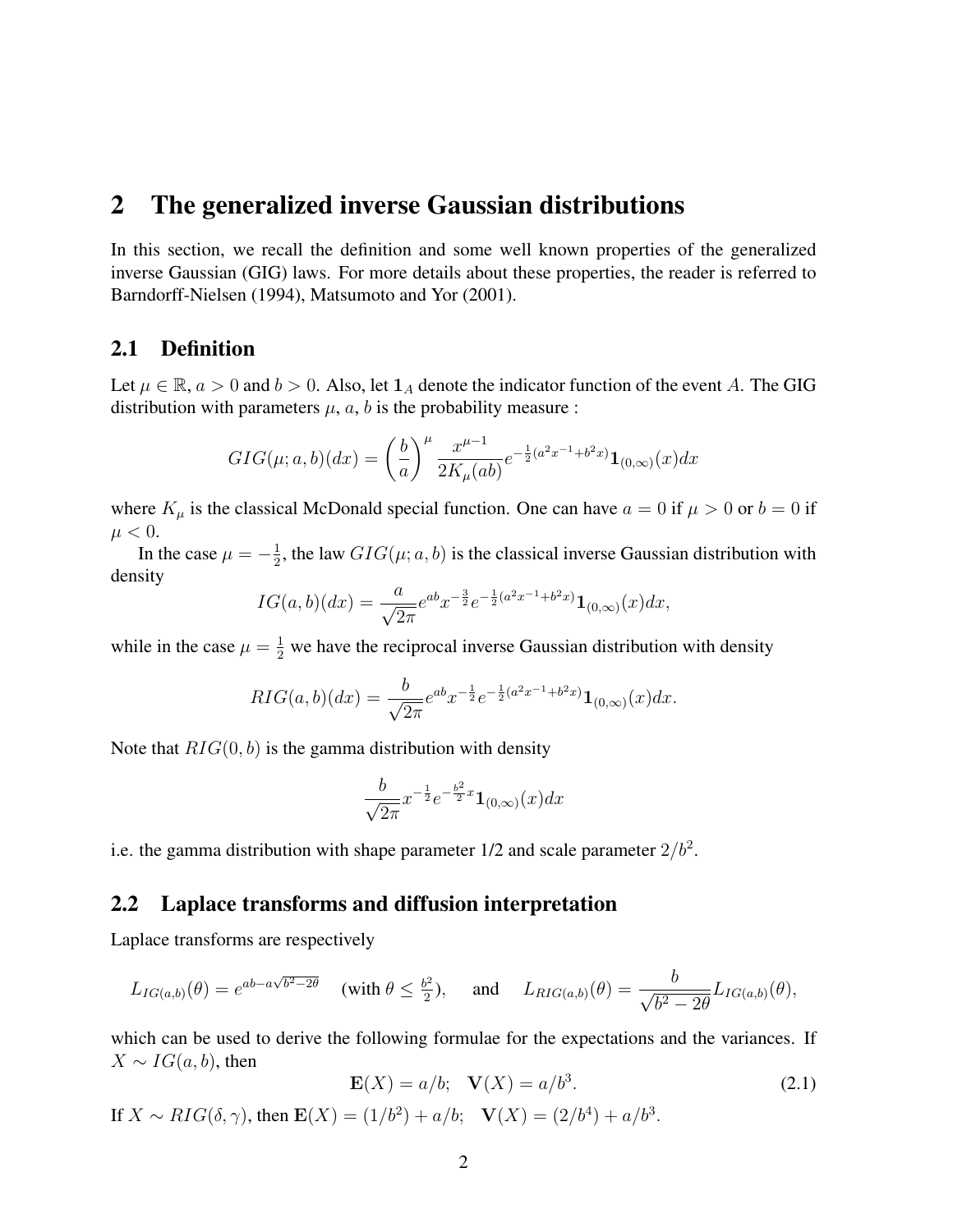There is a well-known diffusion interpretation for the inverse Gaussian distribution: the distribution of the first hitting time of level  $\xi > 0$  for a Brownian motion with drift  $\mu \geq 0$  and diffusion coefficient  $\sigma^2$  is  $IG(\delta, \gamma)$  for  $\delta = \xi/\sigma$  and  $\gamma = \mu/\sigma$ . For a proof of this interpretation, see for instance Bhattacharya and Waymire (1990). Further there is a related interpretation of the reciprocal inverse Gaussian distribution that is given in Vallois (1991; p. 302). Specifically, for a Brownian motion as above, with  $\mu > 0$ , the *last hitting time* of level  $\xi \geq 0$  is distributed as  $RIG(\delta, \gamma)$  (where, again,  $\delta = \xi/\sigma$  and  $\gamma = \mu/\sigma$ ). This may be shown in a simple manner from the first hitting time result combined with the invariance in law of driftless Brownian motion  $b_t$ under the transformation  $b_t \rightarrow t b_{1/t}$ .

#### 2.3 The Matsumoto-Yor property

Proposition 2.1 The Matsumoto-Yor property. *Consider two independent non-dirac and positive random variables* X and Y. Then the random variables  $U = (X + Y)^{-1}$  and V =  $X^{-1} - (X + Y)^{-1}$  are independent if and only if there exist  $\mu < 0$ ,  $a > 0$  and  $b > 0$ *such that*  $X \sim GIG(\mu, a, b)$  *and*  $Y \sim GIG(-\mu, 0, b)$ *. Furthermore,*  $U \sim GIG(\mu, b, a)$  *and*  $V \sim GIG(-\mu, 0, a)$ .

The sufficient part proposition was proved by Matsumoto and Yor in the case  $a = b$ . Letac and Wesolowski (2000) noticed that it is true also if  $a \neq b$  and proved that it is in fact a characterization of GIG laws.

### 3 Independence and goodness-of-fit tests

w We present an algorithm which is used for the proposed goodness-of-fit test.

#### 3.1 Algorithm

Consider a sample  $(x_1, \ldots, x_n)$ . Suppose one wishes to know if this is a sample from an inverse Gaussian distribution  $IG(a, b)$ . We propose the following framework :

• By using the moment method, estimate the parameters  $a$  and  $b$  using the identities (2.1). Thus, the moment estimates of  $a$  and  $b$  are respectively

$$
\widehat{a} = \sqrt{\overline{x}^3/\widehat{\sigma}^2}
$$
 and  $\widehat{b} = \sqrt{\overline{x}/\widehat{\sigma}^2}$ 

with  $\overline{x} = (1/n) \sum_{i=1}^n x_i$  and  $\widehat{\sigma}^2 = (1/n) \sum_{i=1}^n (x_i - \overline{x})^2$ .

• For  $j = 1, 2, ..., M$  where M is large, draw a sample  $\left(y_1^{(j)}\right)$  $\left(\begin{matrix} (j) \\ 1 \end{matrix}\right)$ , ...,  $y_n^{(j)}$  from the gamma distribution RIG $(0,\hat{b})$ .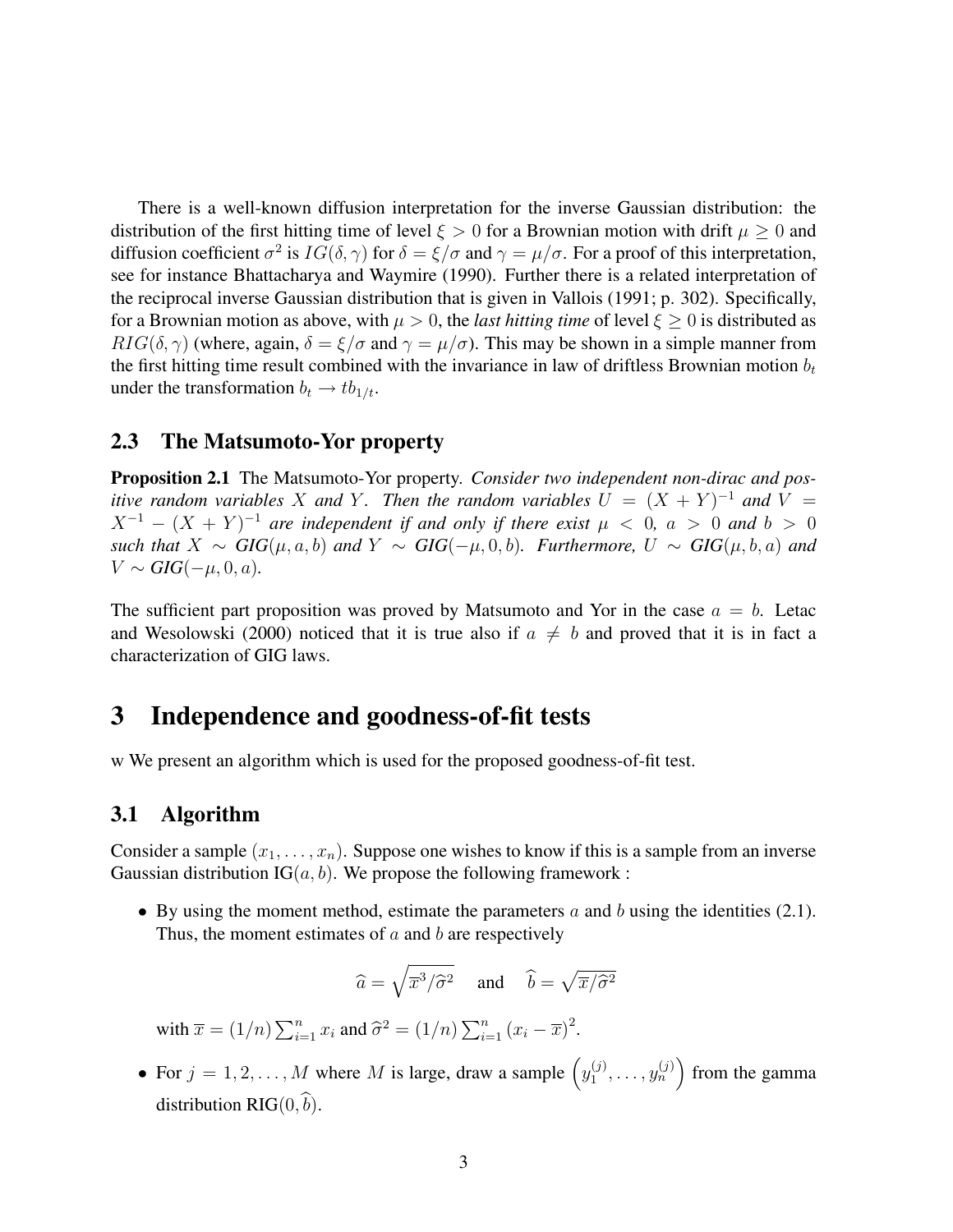- From the samples  $(x_1, \ldots, x_n)$  and  $\left(y_1^{(j)}\right)$  $\binom{(j)}{1}, \ldots, \binom{(j)}{n}$ , for each  $j = 1, 2, \ldots, M$  construct the samples  $\left(u_1^{(j)}\right)$  $\left\{ \begin{matrix} (j) \\ 1 \end{matrix}, \ldots, u_n^{(j)} \right\}$  and  $\left\{ v_1^{(j)} \right\}$  $\mathbf{I}_{1}^{(j)}, \ldots, \mathbf{v}_{n}^{(j)}$  where for each  $j = 1, 2, \ldots, M$ , for  $i = 1, \ldots, n$  $u_i^{(j)} = 1 / (x_i + y_i^{(j)})$  $\left(v_i^{(j)}\right),\;\; v_i^{(j)} = \left(1/x_i\right) - 1 \bigg/\left(x_i + y_i^{(j)}\right)$  $\binom{(j)}{i}$ .
- Compute appropriate test statistic in order to perform independence tests between the samples  $\left(u_1^{(j)}\right)$  $\left\{ \begin{matrix} (j) \\ 1 \end{matrix}, \ldots, u_n^{(j)} \right\}$  and  $\left\{ v_1^{(j)} \right\}$  $\binom{(j)}{1}, \ldots, \binom{(j)}{n}$ , for each  $j = 1, 2, \ldots, M$ . In this paper, the independence test is performed by using nonparametric methods. In particular, we use Kendall's test although in data analysis we present also the result of Spearman's test for comparison purposes. Namely, let  $\{\tau_n^{(j)}\}, j = 1, 2, \ldots$  be a sequence of Kendall's tau corresponding to  $\left(u_1^{(j)}\right)$  $\left\{ \begin{matrix} (j) \\ 1 \end{matrix}, \ldots, u_n^{(j)} \right\}$  and  $\left\{ v_1^{(j)} \right\}$  $v_1^{(j)}, \ldots, v_n^{(j)}\Big)$ , i. e.

$$
\tau_n^{(j)} = \frac{2}{n(n-1)} \sum_{i=1}^n \sum_{l=1}^{n-1} \text{sign}\left(u_i^{(j)} - u_l^{(j)}\right) \text{sign}\left(v_i^{(j)} - v_l^{(j)}\right),\tag{3.1}
$$

where  $sign(x) = 1$  if  $x > 0, 0$  if  $x = 0, -1$  if  $x < 0$ . It is noticed that, here  $sign(x)$  takes values 1 and -1 almost surely since the probability of ties is 0. Also, let the test statistic

$$
\tau_n(M) = \sum_{j=1}^M \tau_n^{(j)}/M.
$$
\n(3.2)

Then we reject the null hypothesis for a large value of  $|\tau_n(M)|$ , which is made more precise below.

Finally, according to the Matsumoto-Yor property, the rejection of the null hypothesis of independence of the variables  $U$  and  $V$  is equivalent to the rejection of the hypothesis that the sample  $(x_1, \ldots, x_n)$  is drawn from the distribution IG $(a, b)$ .

As well-known, we have for each  $j = 1, ..., M$ , and  $\tau_n^{(j)}$  defined by (3.1),

$$
\mathbf{E}(\tau_n^{(j)}) = 0, \quad \text{and} \quad \mathbf{V}(\tau_n^{(j)}) = 2(2n+5)/\left(9n(n-1)\right),
$$

so that, for the test statistic  $\tau_n(M)$  defined by (3.2),

$$
\mathbf{V}(\tau_n(M)) = 2(2n+5)/(9Mn(n-1)).
$$

Thus, under the null hypothesis, as n and M tend to infinity, the asymptotic law of  $\frac{3}{2}$ √  $Mn\tau_n(M)$ is the standard normal distribution. Then, at a significance level  $\alpha$ , we reject the null hypothesis if

$$
\frac{3}{2}\sqrt{Mn}|\tau_n(M)| > z_{\alpha/2},
$$

where  $z_{\alpha/2}$  is such that  $P(Z > z_{\alpha/2}) = \alpha/2$  for a standard normal variable Z.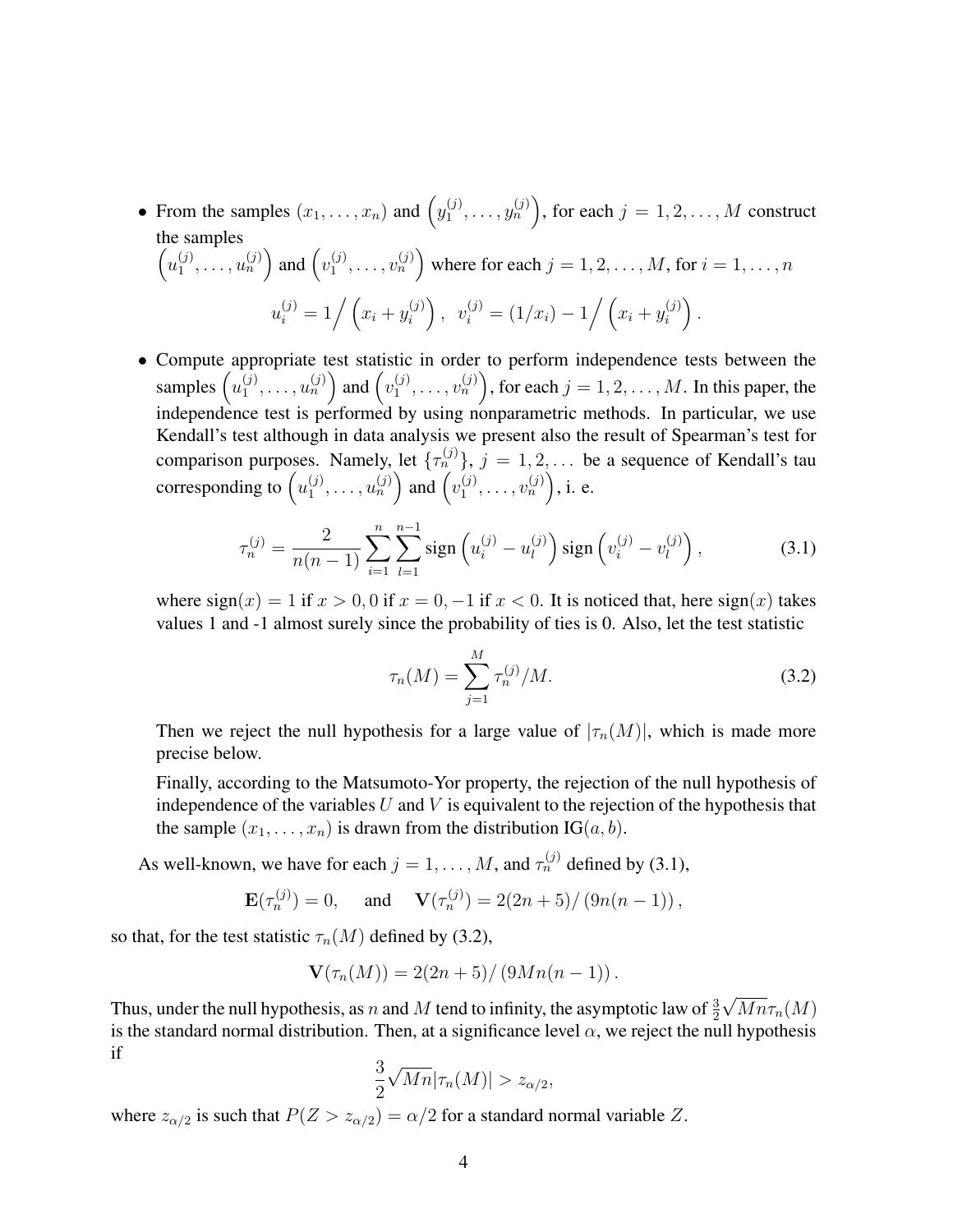### 4 Illustrative examples

In this section, we illustrate the application of the suggested procedure through four real data sets. The four data sets have been used by Krishnamoorthy and Tian (2008) in order to illustrate their statistical procedure.

In particular, the two first data sets represent the shelf life in days of two products as reported in Gacula and Kubaba (1975). Table 1 gives the observed values of the data set as presented in Krishnamoorthy and Tian (2008).

| Table 1: The shelf life in days of two products            |  |  |  |  |                         |  |  |  |  |  |  |  |
|------------------------------------------------------------|--|--|--|--|-------------------------|--|--|--|--|--|--|--|
| Product M 24 24 26 32 32 33 33 33 35 41 42 43 47 48 48 48  |  |  |  |  |                         |  |  |  |  |  |  |  |
|                                                            |  |  |  |  | 50 52 54 55 57 57 57 61 |  |  |  |  |  |  |  |
| Product K 21 23 25 38 43 43 52 56 61 63 67 69 70 75 85 107 |  |  |  |  |                         |  |  |  |  |  |  |  |

The two last data sets are reported in Shapiro *et al.* (1986) and these were obtained from a study of lymphocyte abnormalities in group of patients in remission from Hodgkin's desease as described in Shapiro *et al.* (1986). Namely, Hodgkin's disease group and Non-Hodgkin's disease group were considered and 20 observations were recorded in each group. The observations represent the number of  $T_4$  cells per  $mm^2$  in the patient's blood and these are given in Table 2.

| rable 2. Funnoci of $T_4$ cens per <i>none</i> in the patients blood |  |     |                                              |  |  |                                 |  |  |  |
|----------------------------------------------------------------------|--|-----|----------------------------------------------|--|--|---------------------------------|--|--|--|
| Hodgkin's disease                                                    |  |     | 396 567 1212 171 554 1104 257 435 295 397    |  |  |                                 |  |  |  |
|                                                                      |  |     | 288 1004 431 795 1621 1378 902 958 1283 2415 |  |  |                                 |  |  |  |
| Non-Hodgkin's disease 375 375 752 208 151 116 736 192 315 1252       |  |     |                                              |  |  |                                 |  |  |  |
|                                                                      |  | 700 |                                              |  |  | 440 771 688 426 410 979 377 503 |  |  |  |

Table 2: Number of  $T_4$  cells per  $mm^3$  in the patients' blood

Table 3 presents inference results based on Kendall's rank correlation tau. In particular, Table 3 shows that each of the four data sets given in Table 1 (Products M and K data sets) and Table 2 (Hodgkin's disease and Non-Hodgkin's disease data sets) is generated by a generalized inverse Gaussian with a significance level of  $5\%$  (p-value  $> 0.49$ ). Also, Table 4 shows that Spearman's rank correlation rho leads to similar conclusion as Kendall's rank correlation tau. Namely, based on Table 4, we conclude that each of the four data sets has been collected from a generalized inverse Gaussian population, with significance level of 5  $\%$  (p-value  $> 0.48$ ).

|                  | Product M                                  |           |           | Product K   Hodgkin's disease   Non-Hodgkin's disease |
|------------------|--------------------------------------------|-----------|-----------|-------------------------------------------------------|
| <b>Statistic</b> | 155.213                                    | 65.285    | 104.521   | 104.139                                               |
| P-value          | 0.5080697                                  | 0.5097817 | 0.4973657 | 0.4953746                                             |
|                  | Kendall's $\tau$   0.03475333   0.08808333 |           | 0.1002211 | 0.0962                                                |

Table 3: Kendall's rank correlation tau